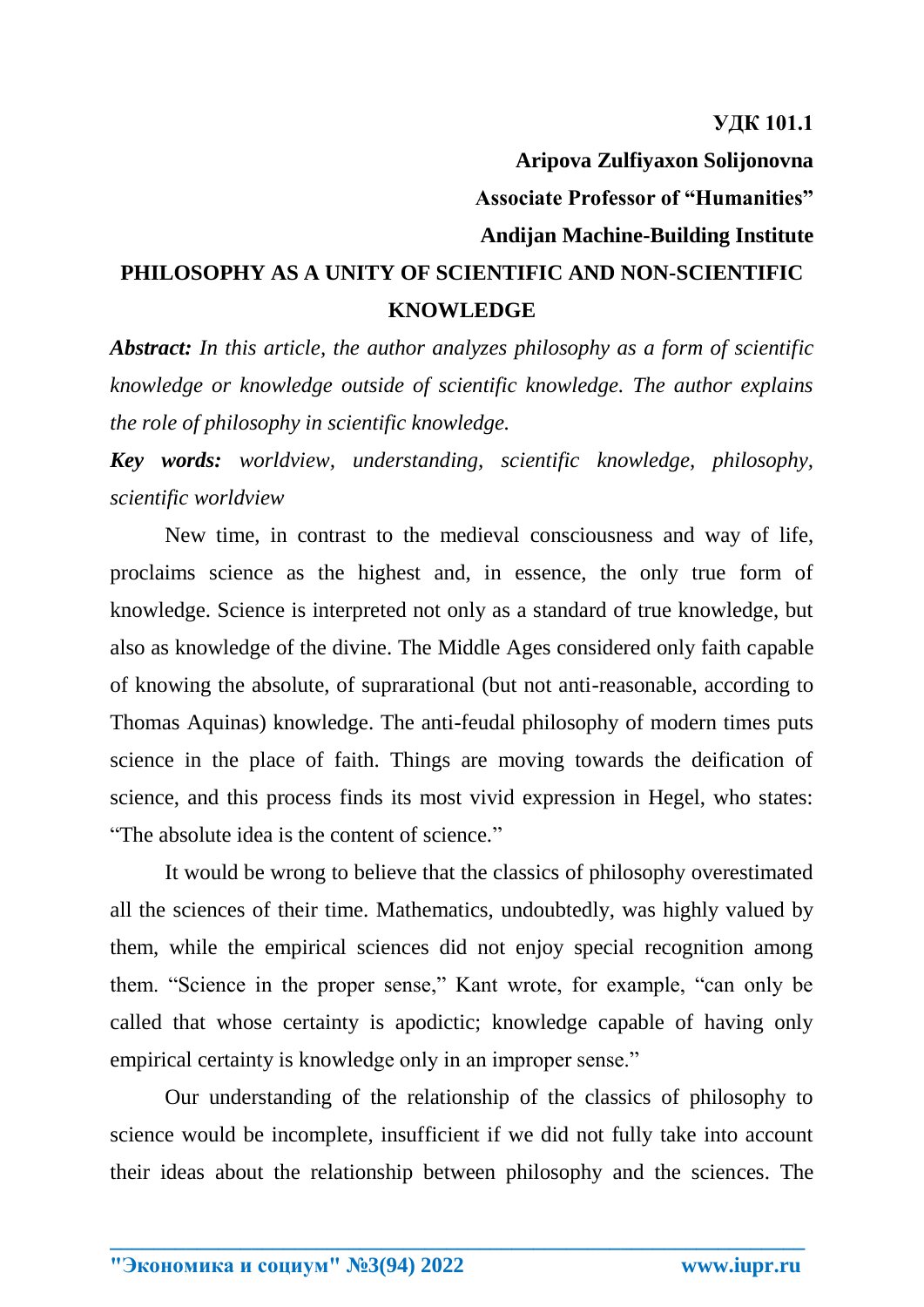classics sought to turn philosophy into a science, into a rigorous science. They criticized the previous philosophy as not corresponding to the standard of scientificity. And at the same time they maintained that philosophy, inasmuch as it becomes a science, is the science of sciences, i.e. higher science, thus opposing philosophy to the sciences. It is very significant that, according to Hegel, the highest form of the absolute spirit, i.e. absolute knowledge is not science, but philosophy. In such a formulation of the question there is no underestimation of science, scientific character. We are talking about something else: philosophically meaningful, interpreted sciences are included in philosophy, which, thus, is declared the only adequate form of scientific knowledge.

So, on the one hand, already at the dawn of the New Age, science is proclaimed the standard of all knowledge, and philosophy is criticized for lack or even lack of scientific character. But, on the other hand, those philosophical systems that are declared scientific are opposed to the sciences as the highest scientific knowledge. It should also be noted that the sciences are also opposed to those philosophical teachings that do not claim to be scientific, but consider the sciences as the lowest forms of knowledge. Such, for example, are religious and philosophical teachings. Consequently, the high assessment of science, scientific character, so characteristic of the New Age, did not exclude the opposition of philosophy to the sciences. Such opposition was already present in the very understanding of philosophy as the science of sciences.

In the twentieth century, the relationship between philosophy and the sciences changes significantly. Despite the grandiose achievements of the sciences and the scientific and technological progress associated with them, a critical assessment of science arises and develops. Such an assessment also appears in the sciences themselves as an expression of their methodological crisis. However, the main role in the critical understanding of the sciences is played, of course, by philosophy. Her critical position is directly related to the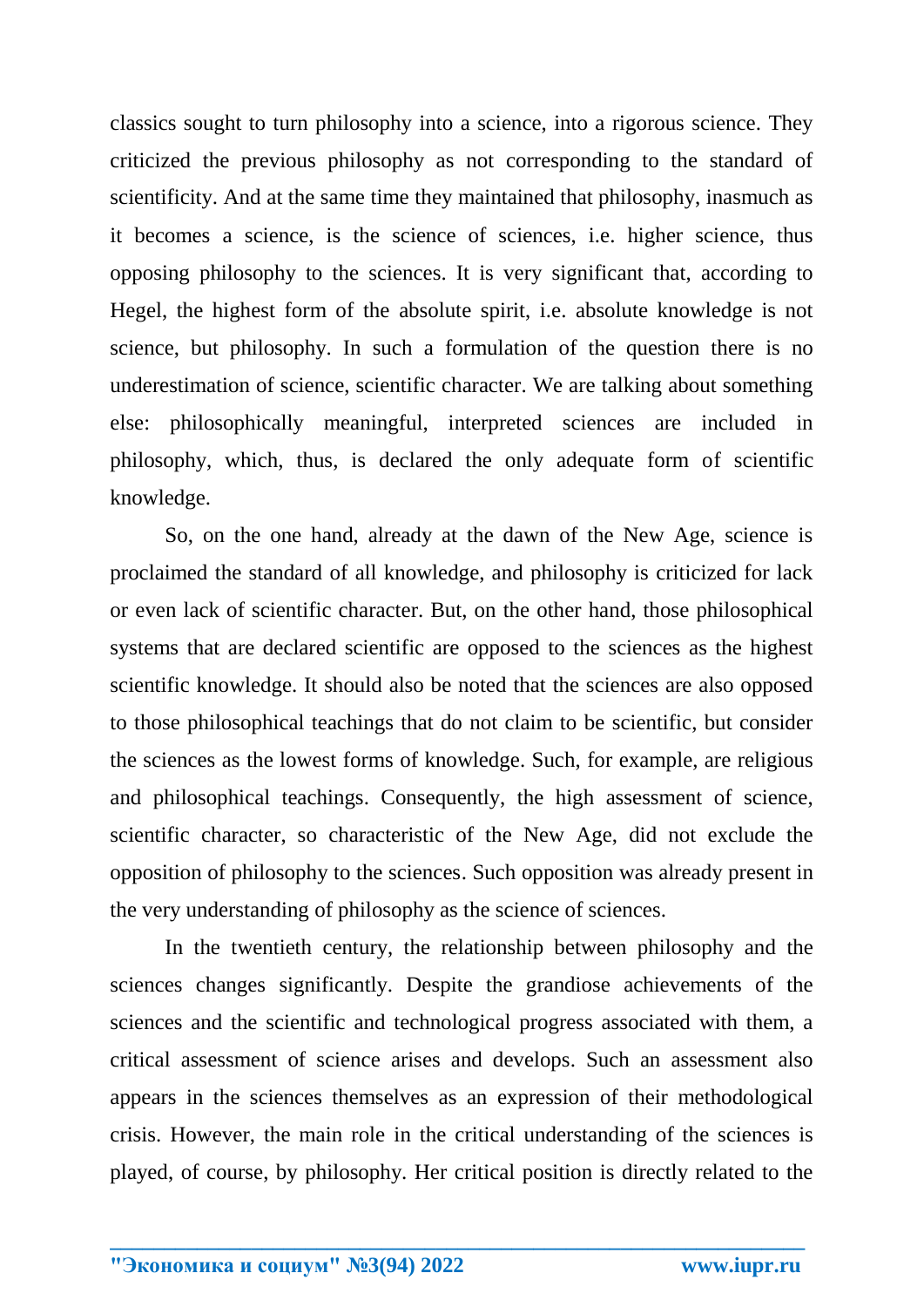fact that, on the one hand, she is a member of the scientific community, and on the other, she is, to a greater or lesser extent, an extra-scientific phenomenon.

Here the question arises: in what sense is the concept of science applicable to philosophy? Given the highly significant differences between the sciences (for example, between mathematics and historiography), we are also entitled to ask: what is science in general? Formally, science can be defined as some institutionalized doctrine that is studied in educational institutions. Students attend lectures, participate in seminars, pass exams, and receive appropriate grades. Lectures are read by professors, associate professors conduct seminars, academic councils award academic degrees.

The institutional definition of science is essential to its existence in society. But it is completely insufficient for understanding the cognitive significance of science. It is therefore necessary to determine what distinguishes scientific knowledge from non-scientific. From my point of view, science can be defined as systematic, specialized research, limited to a certain area, research that uses concepts, proofs, special methods to achieve and test its results.

Philosophy can be considered as a science not only from an institutional, but also from a cognitive point of view. Like any science, it is a systematic, specialized study that limits its field, operating with concepts, evidence, experimental data, as well as methods for verifying its own results. Scientific is not only Spinoza's attempt to prove geometrically the foundations of his system, scientific is also Hegel's attempt, based on the concept of pure being, devoid of any definitions, to deduce a system of categories that embrace the entire reality.

Of course, we can disagree with the conclusions of Spinoza and Hegel. We can judge their systems as flawed. But these assessments, although they refer not only to the content but also to the methods of these teachings, do not refute the fact that philosophy as a form of systematic specialized research, whether or not its content is scientific, is a science (a science sui generis). It would be a gross mistake to belittle, underestimate the form of scientific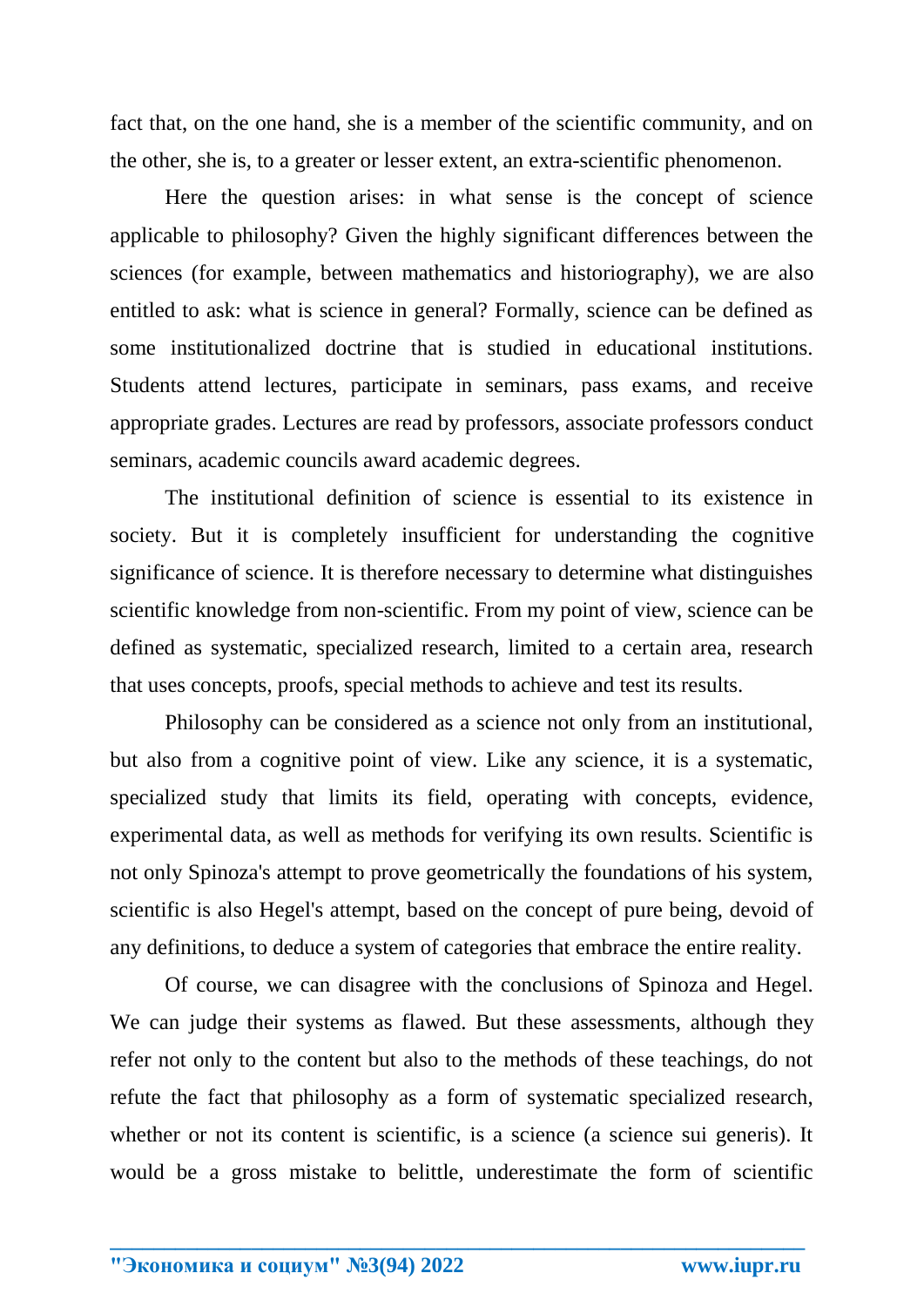character inherent in philosophy on the grounds that it does not guarantee the scientific nature of the content. As you know, the laws of logic also do not guarantee the truth of logically correct statements, but if statements contradict logic, they are unscientific. Philosophy is consistent with logic and therefore its form is scientific, regardless of its content.

As for the content of philosophical teachings, it is extremely diverse. Some of these teachings are oriented towards analysis, comprehension, and generalization of the results of science. Such doctrines (for example, neopositivism) are scientific to a certain extent, not only in form, but also in content. Other teachings (for example, existentialism) consciously oppose the sciences and choose human experiences, subjective mental states as the subject of their research. Of course, these experiences can also be the subject of scientific research, as is the case in psychology. But existentialism, as a rule, ignores the results of psychological science. The content of existentialism is anti-scientist in nature.

Thus, if some philosophical teachings are close in their problems to the content of scientific research, then others are guided by extra-scientific content and, accordingly, to an extra-scientific approach to the study of this content. This applies not only to existentialism, but also to the "philosophy of life" in general, as well as to religious-idealistic teachings. The essential importance of non-scientific content, as well as extra-scientific approach, is beyond doubt.

## **References:**

- 1. AZ Solijonovna. The process of national and spiritual democracy of the personal socialization and its functions// Hunan Daxue Xuebao/Journal of Hunan University Natural Sciences// Vol. 48. No. 12. 湖南大学学报 (自然科学版), 2021. Pages 1565-1571. <https://johuns.net/index.php/abstract/239.html>
- 2. Solijonovna, Z. A. (2020). Modern Information Technologies A Factor Of Increasing Youth Education, Potential And Spirituality. The American Journal of Social Science and Education Innovations, 2(09), 554-560. <https://doi.org/10.37547/tajssei/Volume02Issue09-83>